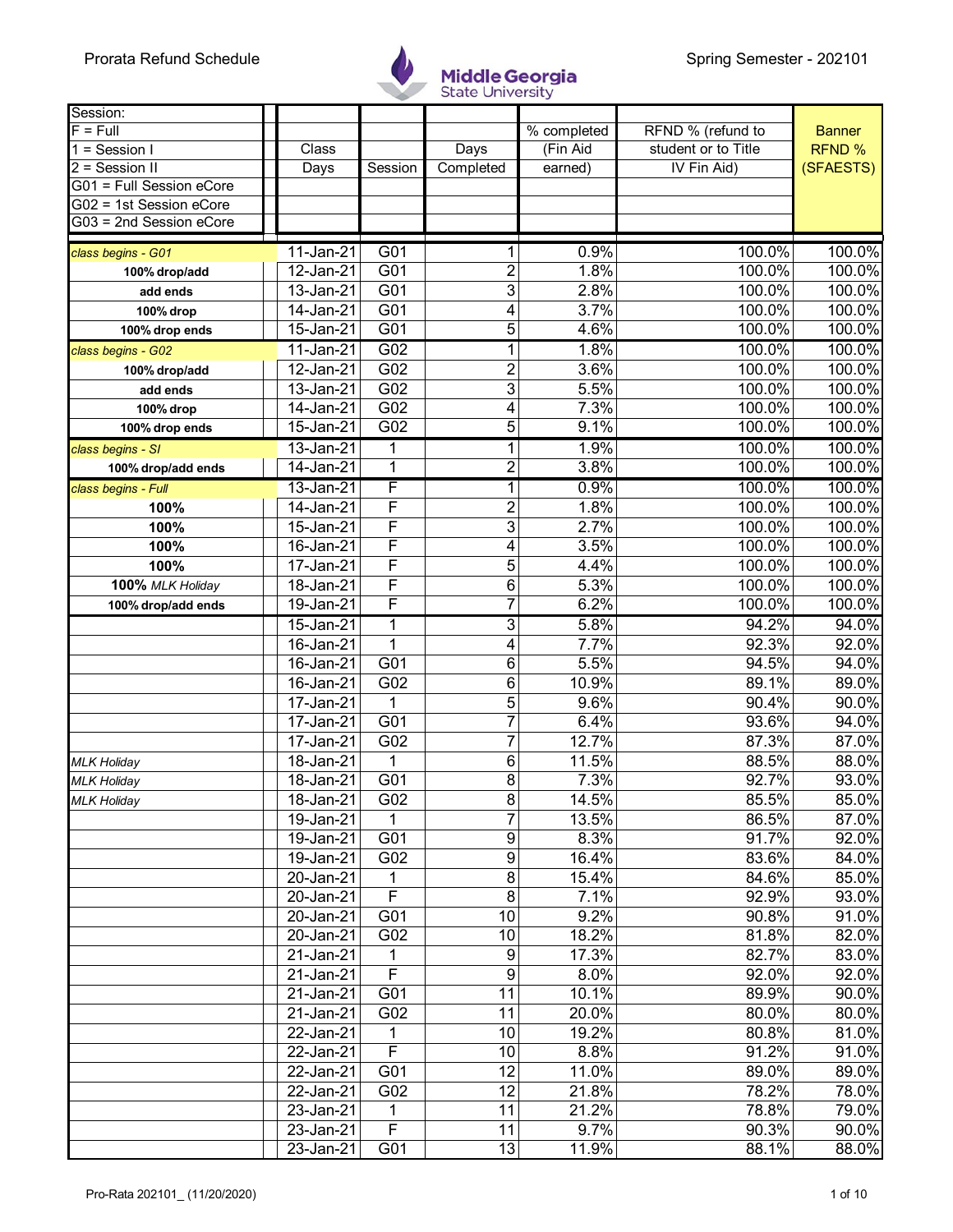

| Session:                 |                         |                  |                 |             |                     |               |
|--------------------------|-------------------------|------------------|-----------------|-------------|---------------------|---------------|
| $F = Full$               |                         |                  |                 | % completed | RFND % (refund to   | <b>Banner</b> |
| $1 =$ Session I          | Class                   |                  | Days            | (Fin Aid    | student or to Title | RFND %        |
| 2 = Session II           | Days                    | Session          | Completed       | earned)     | IV Fin Aid)         | (SFAESTS)     |
| G01 = Full Session eCore |                         |                  |                 |             |                     |               |
| G02 = 1st Session eCore  |                         |                  |                 |             |                     |               |
| G03 = 2nd Session eCore  |                         |                  |                 |             |                     |               |
|                          | 23-Jan-21               | G02              | 13              | 23.6%       | 76.4%               | 76.0%         |
|                          | $\overline{2}$ 4-Jan-21 | 1                | 12              | 23.1%       | 76.9%               | 77.0%         |
|                          | 24-Jan-21               | F                | 12              | 10.6%       | 89.4%               | 89.0%         |
|                          | $\overline{24}$ -Jan-21 | $\overline{G01}$ | 14              | 12.8%       | 87.2%               | 87.0%         |
|                          | 24-Jan-21               | G02              | 14              | 25.5%       | 74.5%               | 75.0%         |
|                          | 25-Jan-21               | 1                | 13              | 25.0%       | 75.0%               | 75.0%         |
|                          | 25-Jan-21               | F                | 13              | 11.5%       | 88.5%               | 88.0%         |
|                          | 25-Jan-21               | $\overline{G01}$ | $\overline{15}$ | 13.8%       | 86.2%               | 86.0%         |
|                          | 25-Jan-21               | G02              | 15              | 27.3%       | 72.7%               | 73.0%         |
|                          | 26-Jan-21               | 1                | 14              | 26.9%       | 73.1%               | 73.0%         |
|                          | 26-Jan-21               | F                | 14              | 12.4%       | 87.6%               | 88.0%         |
|                          | 26-Jan-21               | G01              | 16              | 14.7%       | 85.3%               | 85.0%         |
|                          | 26-Jan-21               | G02              | 16              | 29.1%       | 70.9%               | 71.0%         |
|                          | $\overline{27}$ -Jan-21 |                  | 15              | 28.8%       | 71.2%               | 71.0%         |
|                          | $27 - Jan-21$           | F                | 15              | 13.3%       | 86.7%               | 87.0%         |
|                          | 27-Jan-21               | G01              | 17              | 15.6%       | 84.4%               | 84.0%         |
|                          | 27-Jan-21               | G02              | 17              | 30.9%       | 69.1%               | 69.0%         |
|                          | 28-Jan-21               | 1                | 16              | 30.8%       | 69.2%               | 69.0%         |
|                          | 28-Jan-21               | F                | 16              | 14.2%       | 85.8%               | 86.0%         |
|                          | 28-Jan-21               | G01              | 18              | 16.5%       | 83.5%               | 83.0%         |
|                          | 28-Jan-21               | G02              | 18              | 32.7%       | 67.3%               | 67.0%         |
|                          | $29 - Jan-21$           | 1                | $\overline{17}$ | 32.7%       | 67.3%               | 67.0%         |
|                          | 29-Jan-21               | F                | 17              | 15.0%       | 85.0%               | 85.0%         |
|                          | 29-Jan-21               | G01              | 19              | 17.4%       | 82.6%               | 83.0%         |
|                          | 29-Jan-21               | G02              | 19              | 34.5%       | 65.5%               | 65.0%         |
|                          | 30-Jan-21               | 1                | 18              | 34.6%       | 65.4%               | 65.0%         |
|                          | $30 - Jan-21$           | F                | 18              | 15.9%       | 84.1%               | 84.0%         |
|                          | 30-Jan-21               | G01              | 20              | 18.3%       | 81.7%               | 82.0%         |
|                          | 30-Jan-21               | G02              | 20 <sup>1</sup> | 36.4%       | 63.6%               | 64.0%         |
|                          | 31-Jan-21               | 1                | 19              | 36.5%       | 63.5%               | 63.0%         |
|                          | 31-Jan-21               | F                | 19              | 16.8%       | 83.2%               | 83.0%         |
|                          | 31-Jan-21               | G01              | 21              | 19.3%       | 80.7%               | 81.0%         |
|                          | 31-Jan-21               | G02              | $\overline{21}$ | 38.2%       | 61.8%               | 62.0%         |
|                          | $1-Feb-21$              | 1                | 20              | 38.5%       | 61.5%               | 62.0%         |
|                          | 1-Feb-21                | F                | 20              | 17.7%       | 82.3%               | 82.0%         |
|                          | 1-Feb-21                | G01              | $\overline{22}$ | 20.2%       | 79.8%               | 80.0%         |
|                          | 1-Feb-21                | G02              | 22              | 40.0%       | 60.0%               | 60.0%         |
|                          | 2-Feb-21                | 1                | 21              | 40.4%       | 59.6%               | 60.0%         |
|                          | 2-Feb-21                | F                | 21              | 18.6%       | 81.4%               | 81.0%         |
|                          | 2-Feb-21                | G01              | 23              | 21.1%       | 78.9%               | 79.0%         |
|                          | 2-Feb-21                | G02              | 23              | 41.8%       | 58.2%               | 58.0%         |
|                          | 3-Feb-21                | 1                | 22              | 42.3%       | 57.7%               | 58.0%         |
|                          | 3-Feb-21                | $\overline{F}$   | 22              | 19.5%       | 80.5%               | 81.0%         |
|                          | 3-Feb-21                | G01              | 24              | 22.0%       | 78.0%               | 78.0%         |
|                          | 3-Feb-21                | G02              | 24              | 43.6%       | 56.4%               | 56.0%         |
|                          | 4-Feb-21                | 1                | 23              | 44.2%       | 55.8%               | 56.0%         |
|                          | 4-Feb-21                | F                | 23              | 20.4%       | 79.6%               | 80.0%         |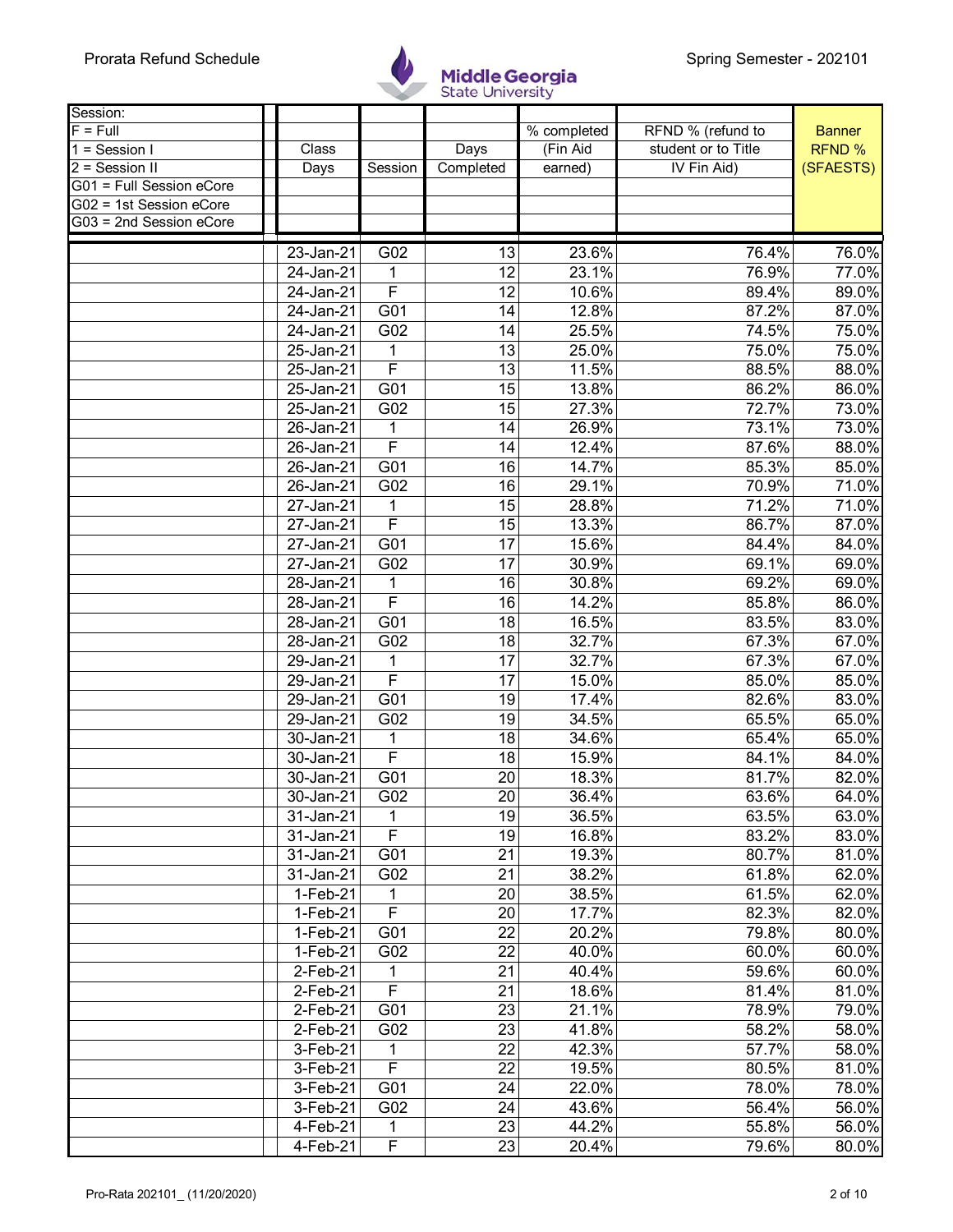

| Session:                 |             |                         |                 |             |                     |               |
|--------------------------|-------------|-------------------------|-----------------|-------------|---------------------|---------------|
| $F = Full$               |             |                         |                 | % completed | RFND % (refund to   | <b>Banner</b> |
| $1 =$ Session I          | Class       |                         | Days            | (Fin Aid    | student or to Title | <b>RFND %</b> |
| 2 = Session II           | Days        | Session                 | Completed       | earned)     | IV Fin Aid)         | (SFAESTS)     |
| G01 = Full Session eCore |             |                         |                 |             |                     |               |
| G02 = 1st Session eCore  |             |                         |                 |             |                     |               |
| G03 = 2nd Session eCore  |             |                         |                 |             |                     |               |
|                          | 4-Feb-21    | G01                     | 25              | 22.9%       | 77.1%               | 77.0%         |
|                          | 4-Feb-21    | G02                     | 25              | 45.5%       | 54.5%               | 55.0%         |
| last day W SI            | 5-Feb-21    | 1                       | 24              | 46.2%       | 53.8%               | 54.0%         |
|                          | 5-Feb-21    | F                       | $\overline{24}$ | 21.2%       | 78.8%               | 79.0%         |
|                          | 5-Feb-21    | G01                     | 26              | 23.9%       | 76.1%               | 76.0%         |
|                          | 5-Feb-21    | G02                     | 26              | 47.3%       | 52.7%               | 53.0%         |
|                          | 6-Feb-21    | 1                       | 25              | 48.1%       | 51.9%               | 52.0%         |
|                          | 6-Feb-21    | F                       | $\overline{25}$ | 22.1%       | 77.9%               | 78.0%         |
|                          | $6$ -Feb-21 | G01                     | 27              | 24.8%       | 75.2%               | 75.0%         |
|                          | $6$ -Feb-21 | G02                     | 27              | 49.1%       | 50.9%               | 51.0%         |
|                          | 7-Feb-21    | 1                       | $\overline{26}$ | 50.0%       | 50.0%               | 50.0%         |
|                          | 7-Feb-21    | $\mathsf{F}$            | 26              | 23.0%       | 77.0%               | 77.0%         |
|                          | 7-Feb-21    | G01                     | 28              | 25.7%       | 74.3%               | 74.0%         |
|                          | 7-Feb-21    | G02                     | 28              | 50.9%       | 49.1%               | 49.0%         |
|                          | 8-Feb-21    | 1                       | $\overline{27}$ | 51.9%       | 48.1%               | 48.0%         |
|                          | 8-Feb-21    | $\overline{F}$          | 27              | 23.9%       | 76.1%               | 76.0%         |
|                          | 8-Feb-21    | G01                     | 29              | 26.6%       | 73.4%               | 73.0%         |
| last day W G02           | 8-Feb-21    | G02                     | $\overline{29}$ | 52.7%       | 47.3%               | 47.0%         |
|                          | 9-Feb-21    |                         | 28              | 53.8%       | 46.2%               | 46.0%         |
|                          | 9-Feb-21    | $\overline{\mathsf{F}}$ | 28              | 24.8%       | 75.2%               | 75.0%         |
|                          | 9-Feb-21    | G01                     | 30              | 27.5%       | 72.5%               | 72.0%         |
|                          | 9-Feb-21    | G02                     | $\overline{30}$ | 54.5%       | 45.5%               | 45.0%         |
|                          | 10-Feb-21   | 1                       | 29              | 55.8%       | 44.2%               | 44.0%         |
|                          | 10-Feb-21   | F                       | 29              | 25.7%       | 74.3%               | 74.0%         |
|                          | 10-Feb-21   | G01                     | 31              | 28.4%       | 71.6%               | 72.0%         |
|                          | 10-Feb-21   | G02                     | 31              | 56.4%       | 43.6%               | 44.0%         |
|                          | 11-Feb-21   | $\mathbf{1}$            | 30              | 57.7%       | 42.3%               | 42.0%         |
|                          | 11-Feb-21   | F                       | 30              | 26.5%       | 73.5%               | 73.0%         |
|                          | 11-Feb-21   | G <sub>01</sub>         | 32              | 29.4%       | 70.6%               | 71.0%         |
|                          | 11-Feb-21   | G02                     | 32              | 58.2%       | 41.8%               | 42.0%         |
| refund ends SI           | 12-Feb-21   |                         | 31              | 59.6%       | 40.4%               | 40.0%         |
|                          | 12-Feb-21   | F                       | 31              | 27.4%       | 72.6%               | 73.0%         |
|                          | 12-Feb-21   | G01                     | $\overline{33}$ | 30.3%       | 69.7%               | 70.0%         |
| refund ends G02          | 12-Feb-21   | G02                     | 33              | 60.0%       | 40.0%               | 40.0%         |
|                          | 13-Feb-21   | 1                       | 32              | 61.5%       | 0.0%                | 0.0%          |
|                          | 13-Feb-21   | F                       | 32              | 28.3%       | 71.7%               | 72.0%         |
|                          | 13-Feb-21   | G01                     | 34              | 31.2%       | 68.8%               | 69.0%         |
|                          | 13-Feb-21   | G02                     | 34              | 61.8%       | 0.0%                | 0.0%          |
|                          | 14-Feb-21   | 1                       | 33              | 63.5%       | 0.0%                | 0.0%          |
|                          | 14-Feb-21   | F                       | 33              | 29.2%       | 70.8%               | 71.0%         |
|                          | 14-Feb-21   | G01                     | $\overline{35}$ | 32.1%       | 67.9%               | 68.0%         |
|                          | 14-Feb-21   | G02                     | 35              | 63.6%       | 0.0%                | 0.0%          |
|                          | 15-Feb-21   | 1                       | 34              | 65.4%       | 0.0%                | 0.0%          |
|                          | 15-Feb-21   | F                       | 34              | 30.1%       | 69.9%               | 70.0%         |
|                          | 15-Feb-21   | G01                     | 36              | 33.0%       | 67.0%               | 67.0%         |
|                          | 15-Feb-21   | G02                     | 36              | 65.5%       | 0.0%                | 0.0%          |
|                          | 16-Feb-21   | $\mathbf{1}$            | 35              | 67.3%       | 0.0%                | 0.0%          |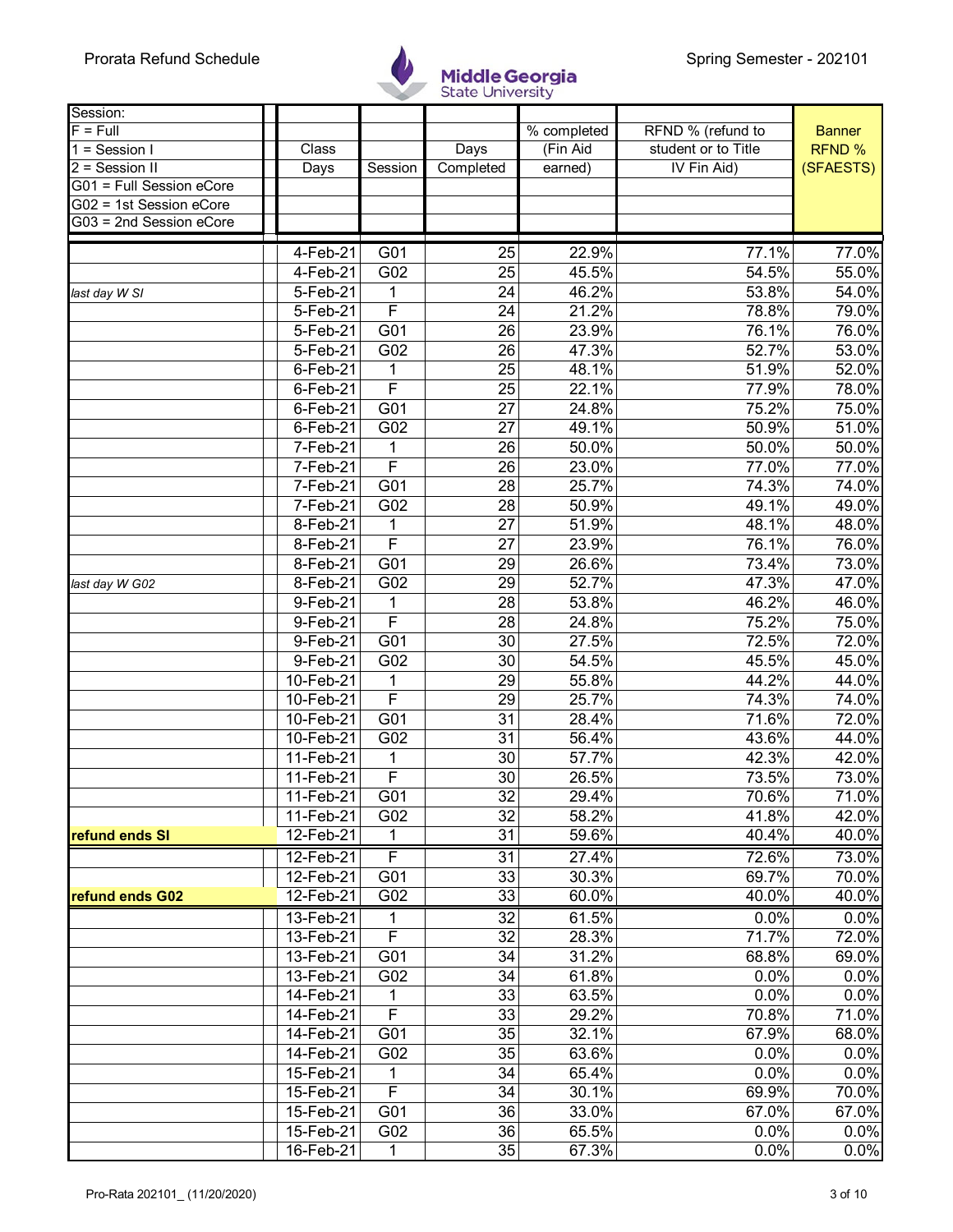

| Session:                 |                        |                         |                 |                |                     |                |
|--------------------------|------------------------|-------------------------|-----------------|----------------|---------------------|----------------|
| $F = Full$               |                        |                         |                 | % completed    | RFND % (refund to   | <b>Banner</b>  |
| $1 =$ Session I          | Class                  |                         | Days            | (Fin Aid       | student or to Title | <b>RFND %</b>  |
| 2 = Session II           | Days                   | Session                 | Completed       | earned)        | IV Fin Aid)         | (SFAESTS)      |
| G01 = Full Session eCore |                        |                         |                 |                |                     |                |
| G02 = 1st Session eCore  |                        |                         |                 |                |                     |                |
| G03 = 2nd Session eCore  |                        |                         |                 |                |                     |                |
|                          | 16-Feb-21              | F                       | 35              | 31.0%          | 69.0%               | 69.0%          |
|                          | $16$ -Feb-21           | G01                     | 37              | 33.9%          | 66.1%               | 66.0%          |
|                          | 16-Feb-21              | G02                     | 37              | 67.3%          | 0.0%                | 0.0%           |
|                          | 17-Feb-21              | 1                       | 36              | 69.2%          | 0.0%                | 0.0%           |
|                          | 17-Feb-21              | $\overline{\mathsf{F}}$ | 36              | 31.9%          | 68.1%               | 68.0%          |
|                          | 17-Feb-21              | G01                     | 38              | 34.9%          | 65.1%               | 65.0%          |
|                          | 17-Feb-21              | G02                     | 38              | 69.1%          | 0.0%                | 0.0%           |
|                          | 18-Feb-21              | 1                       | 37              | 71.2%          | 0.0%                | 0.0%           |
|                          | 18-Feb-21              | F                       | 37              | 32.7%          | 67.3%               | 67.0%          |
|                          | 18-Feb-21              | G01                     | 39              | 35.8%          | 64.2%               | 64.0%          |
|                          | 18-Feb-21              | G02                     | $\overline{39}$ | 70.9%          | 0.0%                | 0.0%           |
|                          | 19-Feb-21              | 1                       | 38              | 73.1%          | 0.0%                | 0.0%           |
|                          | 19-Feb-21              | $\mathsf{F}$            | 38              | 33.6%          | 66.4%               | 66.0%          |
|                          | 19-Feb-21              | G01                     | 40              | 36.7%          | 63.3%               | 63.0%          |
|                          | 19-Feb-21              | G02                     | 40              | 72.7%          | 0.0%                | 0.0%           |
|                          | 20-Feb-21              | 1                       | 39              | 75.0%          | 0.0%                | 0.0%           |
|                          | 20-Feb-21              | $\overline{\mathsf{F}}$ | 39              | 34.5%          | 65.5%               | 65.0%          |
|                          | 20-Feb-21              | $\overline{G01}$        | $\overline{41}$ | 37.6%          | 62.4%               | 62.0%          |
|                          | 20-Feb-21              | G02                     | 41              | 74.5%          | 0.0%                | 0.0%           |
|                          | 21-Feb-21              | 1                       | 40              | 76.9%          | 0.0%                | 0.0%           |
|                          | 21-Feb-21              | F                       | 40              | 35.4%          | 64.6%               | 65.0%          |
|                          | 21-Feb-21              | G01                     | 42              | 38.5%          | 61.5%               | 61.0%          |
|                          | 21-Feb-21              | G02                     | 42              | 76.4%          | 0.0%                | 0.0%           |
|                          | 22-Feb-21              | 1                       | 41              | 78.8%          | 0.0%                | 0.0%           |
|                          | 22-Feb-21              | F                       | 41              | 36.3%          | 63.7%               | 64.0%          |
|                          | 22-Feb-21              | G01                     | 43              | 39.4%          | 60.6%               | 61.0%          |
|                          | 22-Feb-21              | G02                     | 43              | 78.2%          | 0.0%                | 0.0%           |
|                          | 23-Feb-21              | $\mathbf 1$             | 42              | 80.8%          | 0.0%                | 0.0%           |
|                          | $23$ -Feb-21           | $\overline{F}$          | 42              | 37.2%          | 62.8%               | 63.0%          |
|                          | 23-Feb-21              | G01                     | 44              | 40.4%          | 59.6%               | 60.0%          |
|                          | 23-Feb-21              | G02                     | 44              | 80.0%          | 0.0%                | 0.0%           |
|                          | 24-Feb-21              | 1                       | 43              | 82.7%          | 0.0%                | 0.0%           |
|                          | 24-Feb-21              | F                       | 43              | 38.1%          | 61.9%               | 62.0%          |
|                          | 24-Feb-21              | G01                     | 45              | 41.3%          | 58.7%               | 59.0%          |
|                          | 24-Feb-21              | G02                     | 45              | 81.8%          | 0.0%                | 0.0%           |
|                          | 25-Feb-21              | 1                       | 44              | 84.6%          | 0.0%                | 0.0%           |
|                          | 25-Feb-21              | F                       | 44              | 38.9%          | 61.1%               | 61.0%          |
|                          | 25-Feb-21              | G01                     | 46              | 42.2%          | 57.8%               | 58.0%          |
|                          | 25-Feb-21              | G02                     | 46              | 83.6%<br>86.5% | 0.0%<br>0.0%        | 0.0%           |
|                          | 26-Feb-21              | $\mathbf 1$<br>F        | 45              |                |                     | 0.0%           |
|                          | 26-Feb-21<br>26-Feb-21 | G01                     | 45<br>47        | 39.8%<br>43.1% | 60.2%<br>56.9%      | 60.0%<br>57.0% |
|                          | 26-Feb-21              | G02                     | 47              | 85.5%          | 0.0%                | 0.0%           |
|                          | 27-Feb-21              | 1                       | 46              | 88.5%          | 0.0%                | 0.0%           |
|                          | 27-Feb-21              | F                       | 46              | 40.7%          | 59.3%               | 59.0%          |
|                          | 27-Feb-21              | G01                     | 48              | 44.0%          | 56.0%               | 56.0%          |
|                          | 27-Feb-21              | G02                     | 48              | 87.3%          | 0.0%                | 0.0%           |
|                          |                        |                         |                 |                |                     |                |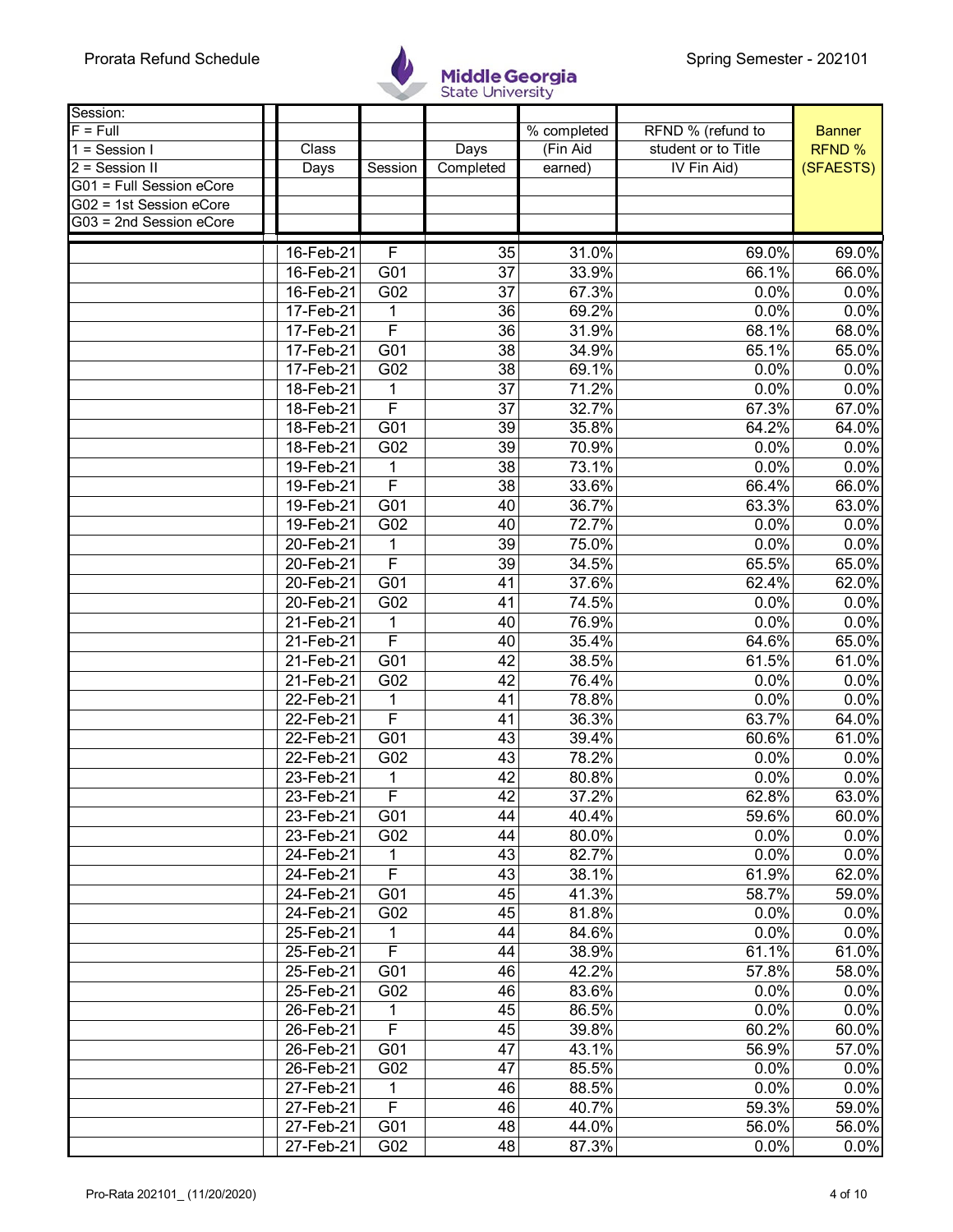

| Session:                          |           |                         |                           |                     |                                          |               |
|-----------------------------------|-----------|-------------------------|---------------------------|---------------------|------------------------------------------|---------------|
| $F = Full$                        |           |                         |                           | % completed         | RFND % (refund to<br>student or to Title | <b>Banner</b> |
| $1 =$ Session I<br>2 = Session II | Class     | Session                 | Days<br>Completed         | (Fin Aid<br>earned) | IV Fin Aid)                              | <b>RFND %</b> |
| G01 = Full Session eCore          | Days      |                         |                           |                     |                                          | (SFAESTS)     |
| G02 = 1st Session eCore           |           |                         |                           |                     |                                          |               |
| G03 = 2nd Session eCore           |           |                         |                           |                     |                                          |               |
|                                   |           |                         |                           |                     |                                          |               |
|                                   | 28-Feb-21 | 1                       | 47                        | 90.4%               | 0.0%                                     | 0.0%          |
|                                   | 28-Feb-21 | $\overline{F}$          | 47                        | 41.6%               | 58.4%                                    | 58.0%         |
|                                   | 28-Feb-21 | G01                     | 49                        | 45.0%               | 55.0%                                    | 55.0%         |
|                                   | 28-Feb-21 | G02                     | 49                        | 89.1%               | 0.0%                                     | 0.0%          |
|                                   | 1-Mar-21  | 1                       | 48                        | 92.3%               | 0.0%                                     | 0.0%          |
|                                   | 1-Mar-21  | F                       | 48                        | 42.5%               | 57.5%                                    | 58.0%         |
|                                   | 1-Mar-21  | G01                     | 50                        | 45.9%               | 54.1%                                    | 54.0%         |
|                                   | 1-Mar-21  | G02                     | 50                        | 90.9%               | 0.0%                                     | 0.0%          |
|                                   | 2-Mar-21  | 1                       | 49                        | 94.2%               | 0.0%                                     | 0.0%          |
|                                   | 2-Mar-21  | F                       | 49                        | 43.4%               | 56.6%                                    | 57.0%         |
|                                   | 2-Mar-21  | G01                     | 51                        | 46.8%               | 53.2%                                    | 53.0%         |
| classes end - G02                 | 2-Mar-21  | G02                     | 51                        | 92.7%               | 0.0%                                     | 0.0%          |
| classes end SI                    | 3-Mar-21  | 1                       | 50                        | 96.2%               | 0.0%                                     | 0.0%          |
|                                   | 3-Mar-21  | $\mathsf{F}$            | 50                        | 44.2%               | 55.8%                                    | 56.0%         |
|                                   | 3-Mar-21  | $\overline{G01}$        | $\overline{52}$           | 47.7%               | 52.3%                                    | 52.0%         |
|                                   | 3-Mar-21  | G02                     | 52                        | 94.5%               | 0.0%                                     | 0.0%          |
|                                   | 4-Mar-21  | 1                       | 51                        | 98.1%               | 0.0%                                     | 0.0%          |
|                                   | 4-Mar-21  | $\overline{\mathsf{F}}$ | 51                        | 45.1%               | 54.9%                                    | 55.0%         |
|                                   | 4-Mar-21  | G01                     | 53                        | 48.6%               | 51.4%                                    | 51.0%         |
|                                   | 4-Mar-21  | G02                     | 53                        | 96.4%               | 0.0%                                     | 0.0%          |
| exams end SI                      | 5-Mar-21  |                         | $\overline{52}$           | 100.0%              | 0.0%                                     | 0.0%          |
|                                   | 5-Mar-21  | $\overline{\mathsf{F}}$ | $\overline{52}$           | 46.0%               | 54.0%                                    | 54.0%         |
|                                   | 5-Mar-21  | G01                     | 54                        | 49.5%               | 50.5%                                    | 50.0%         |
|                                   | 5-Mar-21  | G02                     | 54                        | 98.2%               | 0.0%                                     | 0.0%          |
|                                   | 6-Mar-21  | $\mathsf{F}$            | 53                        | 46.9%               | 53.1%                                    | 53.0%         |
|                                   | 6-Mar-21  | G01                     | 55                        | 50.5%               | 49.5%                                    | 50.0%         |
| exams end - G02                   | 6-Mar-21  | G02                     | 55                        | 100.0%              | 0.0%                                     | 0.0%          |
|                                   | 7-Mar-21  | $\overline{F}$          | 54                        | 47.8%               | 52.2%                                    | 52.0%         |
|                                   | 7-Mar-21  | G <sub>01</sub>         | 56                        | 51.4%               | 48.6%                                    | 49.0%         |
|                                   | 8-Mar-21  | F                       | 55                        | 48.7%               | 51.3%                                    | 51.0%         |
| last day W G01                    | 8-Mar-21  | G01                     | 57                        | 52.3%               | 47.7%                                    | 48.0%         |
| class begins - G03                | 8-Mar-21  | G03                     | 1                         | 1.8%                | 100.0%                                   | 100.0%        |
| 100% drop/add                     | 9-Mar-21  | G03                     | $\overline{2}$            | 3.6%                | 100.0%                                   | 100.0%        |
| add ends                          | 10-Mar-21 | G03                     | $\ensuremath{\mathsf{3}}$ | 5.5%                | 100.0%                                   | 100.0%        |
| 100% drop                         | 11-Mar-21 | G03                     | 4                         | 7.3%                | 100.0%                                   | 100.0%        |
| 100% drop ends                    | 12-Mar-21 | G03                     | 5                         | 9.1%                | 100.0%                                   | 100.0%        |
|                                   | 9-Mar-21  | F                       | 56                        | 49.6%               | 50.4%                                    | 50.0%         |
|                                   | 9-Mar-21  | G01                     | 58                        | 53.2%               | 46.8%                                    | 47.0%         |
| last day W Full                   | 10-Mar-21 | F                       | 57                        | 50.4%               | 49.6%                                    | 50.0%         |
|                                   | 10-Mar-21 | G01                     | 59                        | 54.1%               | 45.9%                                    | 46.0%         |
| class beg SII                     | 10-Mar-21 | $\overline{2}$          | 1                         | 2.0%                | 100.0%                                   | 100.0%        |
| 100% drop/add ends                | 11-Mar-21 | $\mathbf{2}$            | $\overline{2}$            | 3.9%                | 100.0%                                   | 100.0%        |
|                                   | 11-Mar-21 | F                       | $\overline{58}$           | 51.3%               | 48.7%                                    | 49.0%         |
|                                   | 11-Mar-21 | G01                     | 60                        | 55.0%               | 45.0%                                    | 45.0%         |
|                                   | 12-Mar-21 | $\overline{2}$          | 3                         | 5.9%                | 94.1%                                    | 94.0%         |
|                                   | 12-Mar-21 | F                       | 59                        | 52.2%               | 47.8%                                    | 48.0%         |
|                                   |           | G <sub>01</sub>         |                           |                     |                                          |               |
|                                   | 12-Mar-21 |                         | 61                        | 56.0%               | 44.0%                                    | 44.0%         |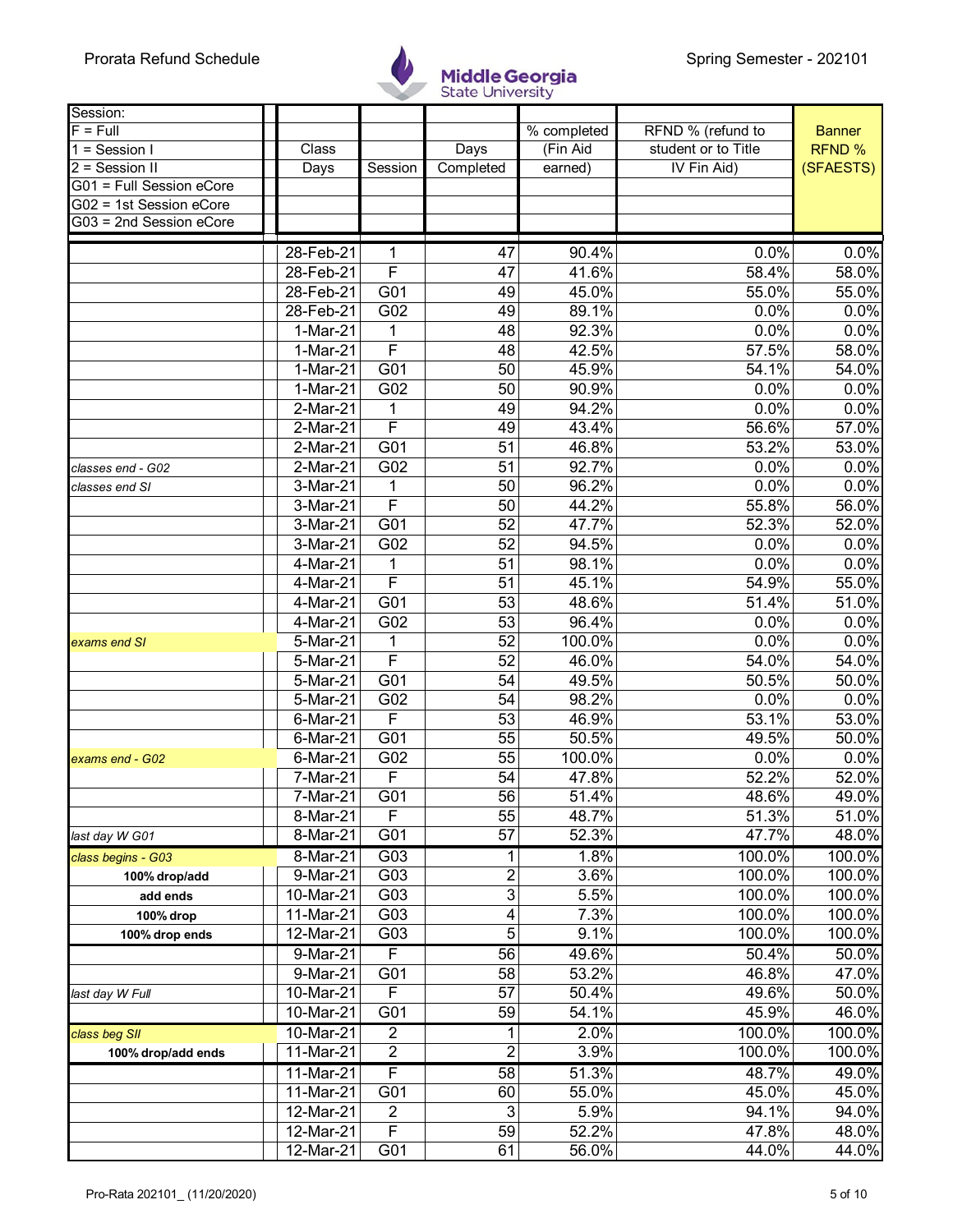

| Session:                                     |                         |                         |                 |             |                     |               |
|----------------------------------------------|-------------------------|-------------------------|-----------------|-------------|---------------------|---------------|
| $F = Full$                                   |                         |                         |                 | % completed | RFND % (refund to   | <b>Banner</b> |
| $1 =$ Session I                              | Class                   |                         | Days            | (Fin Aid    | student or to Title | <b>RFND %</b> |
| $2 =$ Session II<br>G01 = Full Session eCore | Days                    | Session                 | Completed       | earned)     | IV Fin Aid)         | (SFAESTS)     |
| G02 = 1st Session eCore                      |                         |                         |                 |             |                     |               |
| G03 = 2nd Session eCore                      |                         |                         |                 |             |                     |               |
|                                              |                         |                         |                 |             |                     |               |
|                                              | 13-Mar-21               | $\overline{2}$          | 4               | 7.8%        | 92.2%               | 92.0%         |
|                                              | 13-Mar-21               | F                       | 60              | 53.1%       | 46.9%               | 47.0%         |
|                                              | 13-Mar-21               | G01                     | 62              | 56.9%       | 43.1%               | 43.0%         |
|                                              | $13-Mar-21$             | $\overline{G03}$        | 6               | 10.9%       | 89.1%               | 89.0%         |
|                                              | 14-Mar-21               | $\overline{2}$          | 5               | 9.8%        | 90.2%               | 90.0%         |
|                                              | 14-Mar-21               | $\overline{\mathsf{F}}$ | 61              | 54.0%       | 46.0%               | 46.0%         |
|                                              | 14-Mar-21               | G01                     | 63              | 57.8%       | 42.2%               | 42.0%         |
|                                              | 14-Mar-21               | G03                     | 7               | 12.7%       | 87.3%               | 87.0%         |
|                                              | 15-Mar-21               | 2                       | $\,6$           | 11.8%       | 88.2%               | 88.0%         |
|                                              | 15-Mar-21               | F                       | 62              | 54.9%       | 45.1%               | 45.0%         |
|                                              | 15-Mar-21               | G01                     | 64              | 58.7%       | 41.3%               | 41.0%         |
|                                              | 15-Mar-21               | G03                     | 8               | 14.5%       | 85.5%               | 85.0%         |
|                                              | 16-Mar-21               | $\overline{2}$          | 7               | 13.7%       | 86.3%               | 86.0%         |
|                                              | $\overline{16}$ -Mar-21 | F                       | 63              | 55.8%       | 44.2%               | 44.0%         |
| refund ends G01                              | 16-Mar-21               | G01                     | 65              | 59.6%       | 40.4%               | 40.0%         |
|                                              | 16-Mar-21               | G03                     | 9               | 16.4%       | 83.6%               | 84.0%         |
|                                              | $\overline{17}$ -Mar-21 | 2                       | 8               | 15.7%       | 84.3%               | 84.0%         |
|                                              | $\overline{17}$ -Mar-21 | F                       | 64              | 56.6%       | 43.4%               | 43.0%         |
|                                              | 17-Mar-21               | G01                     | 66              | 60.6%       | 0.0%                | 0.0%          |
|                                              | 17-Mar-21               | G03                     | 10              | 18.2%       | 81.8%               | 82.0%         |
|                                              | 18-Mar-21               | $\overline{2}$          | 9               | 17.6%       | 82.4%               | 82.0%         |
|                                              | 18-Mar-21               | F                       | 65              | 57.5%       | 42.5%               | 42.0%         |
|                                              | $\overline{18}$ -Mar-21 | G01                     | 67              | 61.5%       | 0.0%                | 0.0%          |
|                                              | $\overline{18}$ -Mar-21 | G03                     | 11              | 20.0%       | 80.0%               | 80.0%         |
|                                              | 19-Mar-21               | $\overline{2}$          | 10              | 19.6%       | 80.4%               | 80.0%         |
|                                              | $\overline{19}$ -Mar-21 | F                       | 66              | 58.4%       | 41.6%               | 42.0%         |
|                                              | $\overline{19}$ -Mar-21 | G01                     | 68              | 62.4%       | 0.0%                | 0.0%          |
|                                              | 19-Mar-21               | G03                     | 12              | 21.8%       | 78.2%               | 78.0%         |
|                                              | 20-Mar-21               | $\sqrt{2}$              | 11              | 21.6%       | 78.4%               | 78.0%         |
|                                              | 20-Mar-21               | F                       | 67              | 59.3%       | 40.7%               | 41.0%         |
|                                              | 20-Mar-21               | G01                     | 69              | 63.3%       | 0.0%                | 0.0%          |
|                                              | 20-Mar-21               | G03                     | 13              | 23.6%       | 76.4%               | 76.0%         |
|                                              | 21-Mar-21               | $\overline{2}$          | $\overline{12}$ | 23.5%       | 76.5%               | 76.0%         |
| refund ends F                                | 21-Mar-21               | F                       | 68              | 60.2%       | 39.8%               | 40.0%         |
|                                              |                         |                         |                 |             |                     |               |
|                                              | 21-Mar-21               | G01                     | 70              | 64.2%       | 0.0%                | 0.0%          |
|                                              | 21-Mar-21               | G03                     | 14              | 25.5%       | 74.5%               | 75.0%         |
|                                              | 22-Mar-21               | $\overline{2}$          | 13              | 25.5%       | 74.5%               | 75.0%         |
|                                              | 22-Mar-21               | F                       | 69              | 61.1%       | 0.0%                | 0.0%          |
|                                              | 22-Mar-21               | G01                     | 71              | 65.1%       | 0.0%                | 0.0%          |
|                                              | 22-Mar-21               | G03                     | 15              | 27.3%       | 72.7%               | 73.0%         |
|                                              | 23-Mar-21               | $\overline{2}$          | 14              | 27.5%       | 72.5%               | 73.0%         |
|                                              | 23-Mar-21               | F                       | 70              | 61.9%       | 0.0%                | 0.0%          |
|                                              | 23-Mar-21               | G01                     | 72              | 66.1%       | 0.0%                | 0.0%          |
|                                              | 23-Mar-21               | G03                     | 16              | 29.1%       | 70.9%               | 71.0%         |
|                                              | 24-Mar-21               | $\overline{2}$          | 15              | 29.4%       | 70.6%               | 71.0%         |
|                                              | 24-Mar-21               | F                       | 71              | 62.8%       | 0.0%                | 0.0%          |
|                                              | 24-Mar-21               | G01                     | 73              | 67.0%       | 0.0%                | 0.0%          |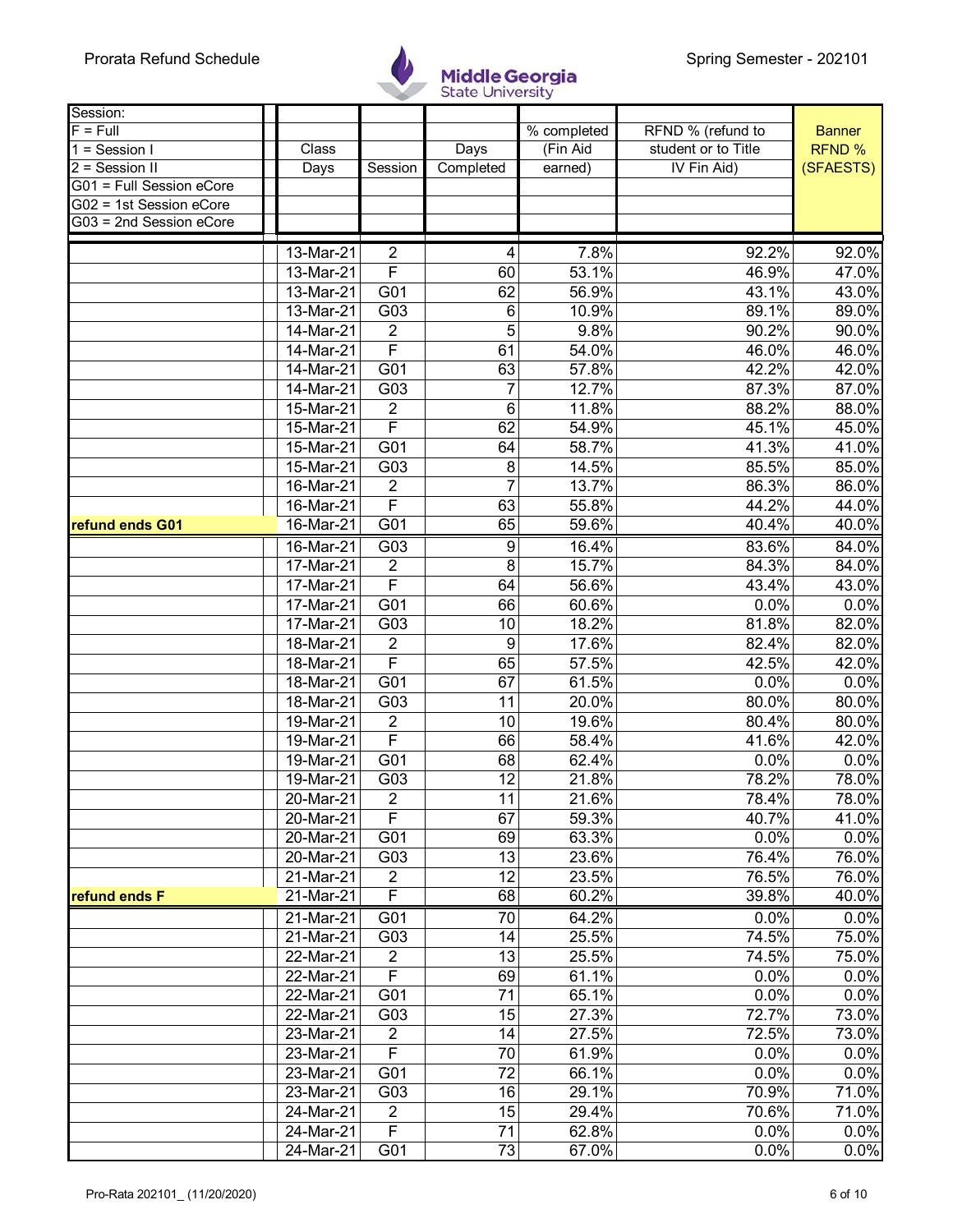

| Session:                 |              |                         |                 |             |                     |               |
|--------------------------|--------------|-------------------------|-----------------|-------------|---------------------|---------------|
| $F = Full$               |              |                         |                 | % completed | RFND % (refund to   | <b>Banner</b> |
| $1 =$ Session I          | Class        |                         | Days            | (Fin Aid    | student or to Title | RFND %        |
| 2 = Session II           | Days         | Session                 | Completed       | earned)     | IV Fin Aid)         | (SFAESTS)     |
| G01 = Full Session eCore |              |                         |                 |             |                     |               |
| G02 = 1st Session eCore  |              |                         |                 |             |                     |               |
| G03 = 2nd Session eCore  |              |                         |                 |             |                     |               |
|                          | 24-Mar-21    | G03                     | 17              | 30.9%       | 69.1%               | 69.0%         |
|                          | $25-Mar-21$  | $\overline{2}$          | 16              | 31.4%       | 68.6%               | 69.0%         |
|                          | $25-Mar-21$  | F                       | 72              | 63.7%       | 0.0%                | 0.0%          |
|                          | $25$ -Mar-21 | $\overline{G01}$        | $\overline{74}$ | 67.9%       | 0.0%                | 0.0%          |
|                          | 25-Mar-21    | G03                     | 18              | 32.7%       | 67.3%               | 67.0%         |
|                          | 26-Mar-21    | $\overline{2}$          | 17              | 33.3%       | 66.7%               | 67.0%         |
|                          | 26-Mar-21    | $\overline{\mathsf{F}}$ | 73              | 64.6%       | 0.0%                | 0.0%          |
|                          | $26$ -Mar-21 | $\overline{G01}$        | $\overline{75}$ | 68.8%       | 0.0%                | 0.0%          |
|                          | 26-Mar-21    | G03                     | 19              | 34.5%       | 65.5%               | 65.0%         |
|                          | 27-Mar-21    | $\overline{2}$          | 18              | 35.3%       | 64.7%               | 65.0%         |
|                          | 27-Mar-21    | F                       | 74              | 65.5%       | 0.0%                | 0.0%          |
|                          | 27-Mar-21    | G01                     | 76              | 69.7%       | 0.0%                | 0.0%          |
|                          | 27-Mar-21    | G03                     | 20              | 36.4%       | 63.6%               | 64.0%         |
|                          | 28-Mar-21    | $\overline{2}$          | 19              | 37.3%       | 62.7%               | 63.0%         |
|                          | 28-Mar-21    | F                       | $\overline{75}$ | 66.4%       | 0.0%                | 0.0%          |
|                          | 28-Mar-21    | G01                     | 77              | 70.6%       | 0.0%                | 0.0%          |
|                          | 28-Mar-21    | G03                     | 21              | 38.2%       | 61.8%               | 62.0%         |
|                          | 29-Mar-21    | $\overline{2}$          | $\overline{20}$ | 39.2%       | 60.8%               | 61.0%         |
|                          | 29-Mar-21    | F                       | 76              | 67.3%       | 0.0%                | 0.0%          |
|                          | 29-Mar-21    | G01                     | 78              | 71.6%       | 0.0%                | 0.0%          |
|                          | 29-Mar-21    | G03                     | 22              | 40.0%       | 60.0%               | 60.0%         |
|                          | 30-Mar-21    | $\overline{2}$          | $\overline{21}$ | 41.2%       | 58.8%               | 59.0%         |
|                          | $30-Mar-21$  | $\overline{\mathsf{F}}$ | 77              | 68.1%       | 0.0%                | 0.0%          |
|                          | 30-Mar-21    | G01                     | 79              | 72.5%       | 0.0%                | 0.0%          |
|                          | 30-Mar-21    | G03                     | 23              | 41.8%       | 58.2%               | 58.0%         |
|                          | 31-Mar-21    | $\overline{2}$          | 22              | 43.1%       | 56.9%               | 57.0%         |
|                          | $31-Mar-21$  | F                       | 78              | 69.0%       | 0.0%                | 0.0%          |
|                          | 31-Mar-21    | G01                     | 80              | 73.4%       | 0.0%                | 0.0%          |
|                          | 31-Mar-21    | G03                     | 24              | 43.6%       | 56.4%               | 56.0%         |
|                          | 1-Apr-21     | $\overline{2}$          | 23              | 45.1%       | 54.9%               | 55.0%         |
|                          | $1-Apr-21$   | F                       | 79              | 69.9%       | 0.0%                | 0.0%          |
|                          | 1-Apr-21     | G01                     | 81              | 74.3%       | 0.0%                | 0.0%          |
|                          | 1-Apr-21     | G03                     | $\overline{25}$ | 45.5%       | 54.5%               | 55.0%         |
|                          | 2-Apr-21     | $\overline{2}$          | 24              | 47.1%       | 52.9%               | 53.0%         |
|                          | $2-Apr-21$   | $\overline{F}$          | 80              | 70.8%       | 0.0%                | 0.0%          |
|                          | 2-Apr-21     | G01                     | 82              | 75.2%       | 0.0%                | 0.0%          |
| last day W G03           | 2-Apr-21     | G03                     | 26              | 47.3%       | 52.7%               | 53.0%         |
|                          | 3-Apr-21     | $\overline{2}$          | 25              | 49.0%       | 51.0%               | 51.0%         |
|                          | 3-Apr-21     | F                       | 81              | 71.7%       | 0.0%                | 0.0%          |
|                          | 3-Apr-21     | G01                     | 83              | 76.1%       | 0.0%                | 0.0%          |
|                          | 3-Apr-21     | G03                     | 27              | 49.1%       | 50.9%               | 51.0%         |
|                          | 4-Apr-21     | $\sqrt{2}$              | 26              | 51.0%       | 49.0%               | 49.0%         |
|                          | 4-Apr-21     | $\overline{F}$          | 82              | 72.6%       | 0.0%                | 0.0%          |
|                          | 4-Apr-21     | G01                     | 84              | 77.1%       | 0.0%                | 0.0%          |
|                          | 4-Apr-21     | G03                     | 28              | 50.9%       | 49.1%               | 49.0%         |
|                          | 5-Apr-21     | $\overline{2}$          | 27              | 52.9%       | 47.1%               | 47.0%         |
|                          | 5-Apr-21     | F                       | 83              | 73.5%       | 0.0%                | 0.0%          |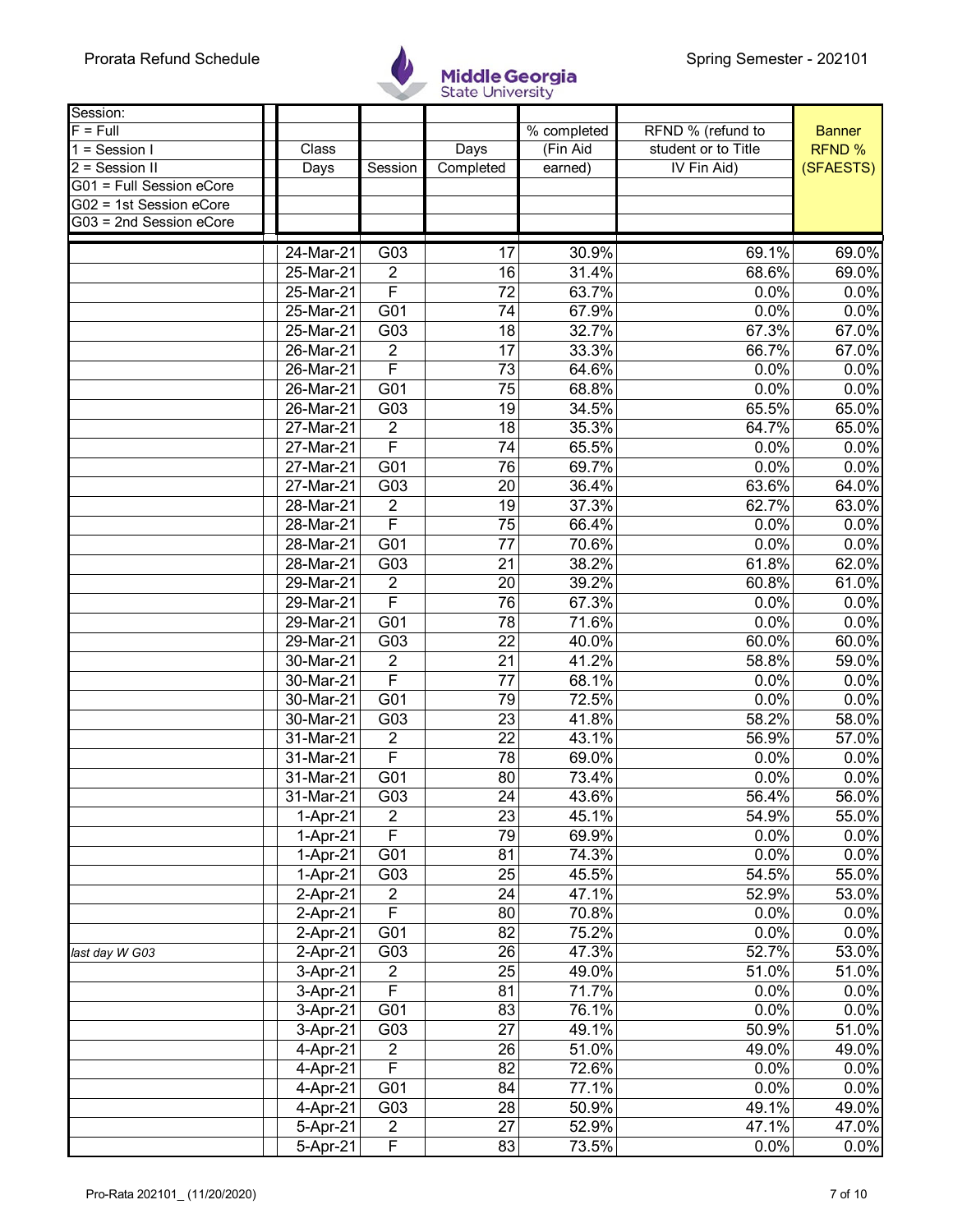

| Session:                                           |                        |                         |                       |                           |                     |               |
|----------------------------------------------------|------------------------|-------------------------|-----------------------|---------------------------|---------------------|---------------|
| $F = Full$                                         |                        |                         |                       | $\overline{\%}$ completed | RFND % (refund to   | <b>Banner</b> |
| $1 =$ Session I                                    | Class                  |                         | Days                  | (Fin Aid                  | student or to Title | RFND %        |
| 2 = Session II                                     | Days                   | Session                 | Completed             | earned)                   | IV Fin Aid)         | (SFAESTS)     |
| G01 = Full Session eCore                           |                        |                         |                       |                           |                     |               |
| G02 = 1st Session eCore<br>G03 = 2nd Session eCore |                        |                         |                       |                           |                     |               |
|                                                    |                        |                         |                       |                           |                     |               |
|                                                    | 5-Apr-21               | G01                     | 85                    | 78.0%                     | 0.0%                | 0.0%          |
|                                                    | 5-Apr-21               | G03                     | 29                    | 52.7%                     | 47.3%               | 47.0%         |
|                                                    | 6-Apr-21               | $\overline{2}$          | 28                    | 54.9%                     | 45.1%               | 45.0%         |
|                                                    | 6-Apr-21               | F                       | 84                    | 74.3%                     | 0.0%                | 0.0%          |
|                                                    | 6-Apr-21               | G01                     | 86                    | 78.9%                     | 0.0%                | 0.0%          |
|                                                    | 6-Apr-21               | G03                     | 30                    | 54.5%                     | 45.5%               | 45.0%         |
|                                                    | 7-Apr-21               | $\overline{2}$          | 29                    | 56.9%                     | 43.1%               | 43.0%         |
|                                                    | 7-Apr-21               | F                       | 85                    | 75.2%                     | 0.0%                | 0.0%          |
|                                                    | 7-Apr-21               | G01                     | 87                    | 79.8%                     | 0.0%                | 0.0%          |
|                                                    | 7-Apr-21               | G03                     | 31                    | 56.4%                     | 43.6%               | 44.0%         |
| refund ends SII                                    | 8-Apr-21               | $\overline{2}$          | 30                    | 58.8%                     | 41.2%               | 41.0%         |
|                                                    | 8-Apr-21               | F                       | 86                    | 76.1%                     | 0.0%                | 0.0%          |
|                                                    | 8-Apr-21               | G01                     | 88                    | 80.7%                     | 0.0%                | 0.0%          |
|                                                    | 8-Apr-21               | G03                     | 32                    | 58.2%                     | 41.8%               | 42.0%         |
| last day W SII                                     | 9-Apr-21               | $\overline{2}$          | $\overline{31}$       | 60.8%                     | 0.0%                | 0.0%          |
|                                                    | 9-Apr-21               | F                       | 87                    | 77.0%                     | 0.0%                | 0.0%          |
|                                                    | 9-Apr-21               | G01                     | 89                    | 81.7%                     | 0.0%                | 0.0%          |
| refund ends G03                                    | $9-Apr-21$             | G03                     | 33                    | 60.0%                     | 40.0%               | 40.0%         |
|                                                    | 10-Apr-21              | $\overline{2}$          | $\overline{32}$       | 62.7%                     | 0.0%                | 0.0%          |
|                                                    | 10-Apr-21              | F                       | 88                    | 77.9%                     | 0.0%                | 0.0%          |
|                                                    | 10-Apr-21              | G01                     | 90                    | 82.6%                     | 0.0%                | 0.0%          |
|                                                    | 10-Apr-21              | G03                     | 34                    | 61.8%                     | 0.0%                | 0.0%          |
|                                                    | 11-Apr-21              | $\overline{2}$          | 33                    | 64.7%                     | 0.0%                | 0.0%          |
|                                                    | 11-Apr-21              | $\overline{\mathsf{F}}$ | 89                    | 78.8%                     | 0.0%                | 0.0%          |
|                                                    | 11-Apr-21              | G01                     | 91                    | 83.5%                     | 0.0%                | 0.0%          |
|                                                    | 11-Apr-21              | G03                     | 35                    | 63.6%                     | 0.0%                | 0.0%          |
|                                                    | 12-Apr-21              | $\overline{2}$          | 34                    | 66.7%                     | 0.0%                | 0.0%          |
|                                                    | 12-Apr-21              | F                       | 90                    | 79.6%                     | 0.0%                | 0.0%          |
|                                                    | $12-Apr-21$            | G <sub>01</sub>         | 92                    | 84.4%                     | 0.0%                | 0.0%          |
|                                                    | 12-Apr-21              | G03                     | 36                    | 65.5%                     | 0.0%                | 0.0%          |
|                                                    | 13-Apr-21              | $\overline{c}$          | 35                    | 68.6%                     | 0.0%                | 0.0%          |
|                                                    | 13-Apr-21              | $\overline{F}$          | 91                    | 80.5%                     | 0.0%                | 0.0%          |
|                                                    | 13-Apr-21              | G01                     | 93<br>$\overline{37}$ | 85.3%                     | 0.0%                | 0.0%          |
|                                                    | 13-Apr-21              | G03                     |                       | 67.3%                     | 0.0%                | 0.0%          |
|                                                    | 14-Apr-21              | $\sqrt{2}$<br>F         | 36<br>92              | 70.6%<br>81.4%            | 0.0%<br>0.0%        | 0.0%<br>0.0%  |
|                                                    | 14-Apr-21<br>14-Apr-21 | G01                     | 94                    | 86.2%                     | 0.0%                | 0.0%          |
|                                                    | 14-Apr-21              | G03                     | 38                    | 69.1%                     | 0.0%                | 0.0%          |
|                                                    | 15-Apr-21              | $\overline{2}$          | 37                    | 72.5%                     | 0.0%                | 0.0%          |
|                                                    | 15-Apr-21              | $\overline{\mathsf{F}}$ | 93                    | 82.3%                     | 0.0%                | 0.0%          |
|                                                    | 15-Apr-21              | G01                     | 95                    | 87.2%                     | 0.0%                | 0.0%          |
|                                                    | 15-Apr-21              | G03                     | 39                    | 70.9%                     | 0.0%                | 0.0%          |
|                                                    | 16-Apr-21              | $\overline{c}$          | 38                    | 74.5%                     | 0.0%                | 0.0%          |
|                                                    | 16-Apr-21              | $\overline{F}$          | 94                    | 83.2%                     | 0.0%                | 0.0%          |
|                                                    | 16-Apr-21              | G01                     | 96                    | 88.1%                     | 0.0%                | 0.0%          |
|                                                    | 16-Apr-21              | G03                     | 40                    | 72.7%                     | 0.0%                | 0.0%          |
|                                                    | 17-Apr-21              | $\sqrt{2}$              | 39                    | 76.5%                     | 0.0%                | 0.0%          |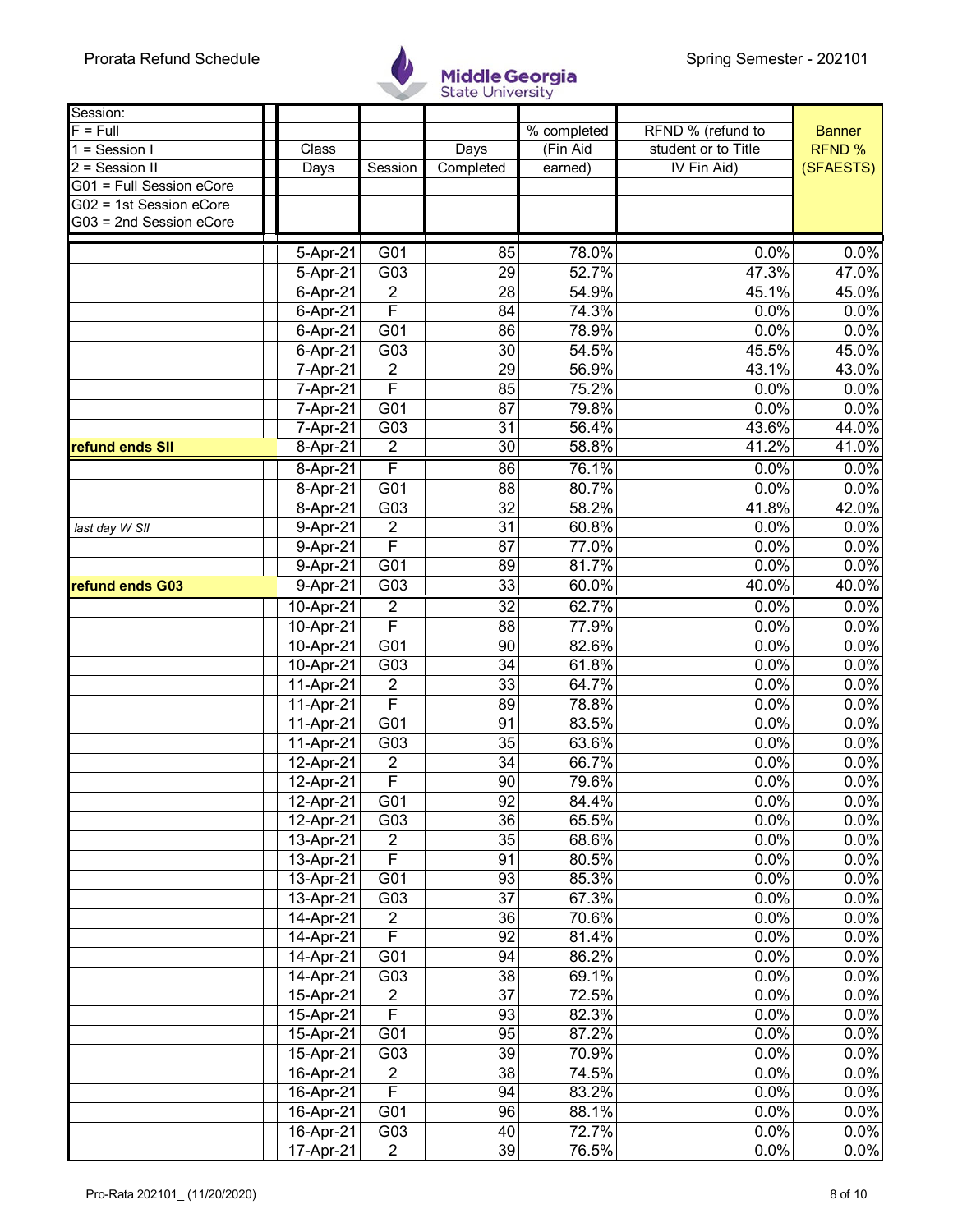

| Session:                 |           |                         |                 |                           |                     |               |
|--------------------------|-----------|-------------------------|-----------------|---------------------------|---------------------|---------------|
| $F = Full$               |           |                         |                 | $\overline{\%}$ completed | RFND % (refund to   | <b>Banner</b> |
| $1 =$ Session I          | Class     |                         | Days            | (Fin Aid                  | student or to Title | <b>RFND %</b> |
| 2 = Session II           | Days      | Session                 | Completed       | earned)                   | IV Fin Aid)         | (SFAESTS)     |
| G01 = Full Session eCore |           |                         |                 |                           |                     |               |
| G02 = 1st Session eCore  |           |                         |                 |                           |                     |               |
| G03 = 2nd Session eCore  |           |                         |                 |                           |                     |               |
|                          | 17-Apr-21 | F                       | 95              | 84.1%                     | 0.0%                | 0.0%          |
|                          | 17-Apr-21 | G01                     | 97              | 89.0%                     | 0.0%                | 0.0%          |
|                          | 17-Apr-21 | G03                     | 41              | 74.5%                     | 0.0%                | 0.0%          |
|                          | 18-Apr-21 | $\overline{2}$          | 40              | 78.4%                     | 0.0%                | 0.0%          |
|                          | 18-Apr-21 | $\overline{\mathsf{F}}$ | 96              | 85.0%                     | 0.0%                | 0.0%          |
|                          | 18-Apr-21 | G01                     | 98              | 89.9%                     | 0.0%                | 0.0%          |
|                          | 18-Apr-21 | G03                     | 42              | 76.4%                     | 0.0%                | 0.0%          |
|                          | 19-Apr-21 | $\overline{2}$          | 41              | 80.4%                     | 0.0%                | 0.0%          |
|                          | 19-Apr-21 | F                       | 97              | 85.8%                     | 0.0%                | 0.0%          |
|                          | 19-Apr-21 | G01                     | 99              | 90.8%                     | 0.0%                | 0.0%          |
|                          | 19-Apr-21 | $\overline{G03}$        | $\overline{43}$ | 78.2%                     | 0.0%                | 0.0%          |
|                          | 20-Apr-21 | $\overline{2}$          | 42              | 82.4%                     | 0.0%                | 0.0%          |
|                          | 20-Apr-21 | F                       | 98              | 86.7%                     | 0.0%                | 0.0%          |
|                          | 20-Apr-21 | G01                     | 100             | 91.7%                     | 0.0%                | 0.0%          |
|                          | 20-Apr-21 | G03                     | 44              | 80.0%                     | 0.0%                | 0.0%          |
|                          | 21-Apr-21 | $\boldsymbol{2}$        | 43              | 84.3%                     | 0.0%                | 0.0%          |
|                          | 21-Apr-21 | $\overline{\mathsf{F}}$ | 99              | 87.6%                     | 0.0%                | 0.0%          |
|                          | 21-Apr-21 | G <sub>01</sub>         | 101             | 92.7%                     | 0.0%                | 0.0%          |
|                          | 21-Apr-21 | G03                     | 45              | 81.8%                     | 0.0%                | 0.0%          |
|                          | 22-Apr-21 | $\overline{2}$          | 44              | 86.3%                     | 0.0%                | 0.0%          |
|                          | 22-Apr-21 | $\overline{\mathsf{F}}$ | 100             | 88.5%                     | 0.0%                | 0.0%          |
|                          | 22-Apr-21 | G01                     | 102             | 93.6%                     | 0.0%                | 0.0%          |
|                          | 22-Apr-21 | G03                     | 46              | 83.6%                     | 0.0%                | 0.0%          |
|                          | 23-Apr-21 | $\overline{2}$          | 45              | 88.2%                     | 0.0%                | 0.0%          |
|                          | 23-Apr-21 | F                       | 101             | 89.4%                     | 0.0%                | 0.0%          |
| classes end - G01        | 23-Apr-21 | G01                     | 103             | 94.5%                     | 0.0%                | 0.0%          |
|                          | 23-Apr-21 | G03                     | 47              | 85.5%                     | 0.0%                | 0.0%          |
|                          | 24-Apr-21 | $\overline{2}$          | 46              | 90.2%                     | 0.0%                | 0.0%          |
|                          | 24-Apr-21 | $\overline{F}$          | 102             | 90.3%                     | 0.0%                | 0.0%          |
|                          | 24-Apr-21 | G01                     | 104             | 95.4%                     | 0.0%                | 0.0%          |
|                          | 24-Apr-21 | G03                     | 48              | 87.3%                     | 0.0%                | 0.0%          |
|                          | 25-Apr-21 | $\overline{2}$          | 47              | 92.2%                     | 0.0%                | 0.0%          |
|                          | 25-Apr-21 | F                       | 103             | 91.2%                     | 0.0%                | 0.0%          |
|                          | 25-Apr-21 | G01                     | 105             | 96.3%                     | 0.0%                | 0.0%          |
|                          | 25-Apr-21 | G03                     | 49              | 89.1%                     | 0.0%                | 0.0%          |
|                          | 26-Apr-21 | $\overline{2}$          | 48              | 94.1%                     | 0.0%                | 0.0%          |
|                          | 26-Apr-21 | F                       | 104             | 92.0%                     | 0.0%                | 0.0%          |
|                          | 26-Apr-21 | G01                     | 106             | 97.2%                     | 0.0%                | 0.0%          |
| classes end - G03        | 26-Apr-21 | G03                     | 50              | 90.9%                     | 0.0%                | 0.0%          |
| classes end SII          | 27-Apr-21 | $\overline{2}$          | 49              | 96.1%                     | 0.0%                | 0.0%          |
|                          | 27-Apr-21 | $\mathsf F$             | 105             | 92.9%                     | 0.0%                | 0.0%          |
|                          | 27-Apr-21 | G01                     | 107             | 98.2%                     | 0.0%                | 0.0%          |
|                          | 27-Apr-21 | G03                     | 51              | 92.7%                     | 0.0%                | 0.0%          |
|                          | 28-Apr-21 | $\overline{2}$          | 50              | 98.0%                     | 0.0%                | 0.0%          |
| classes end Full         | 28-Apr-21 | F                       | 106             | 93.8%                     | 0.0%                | 0.0%          |
|                          | 28-Apr-21 | G01                     | 108             | 99.1%                     | 0.0%                | 0.0%          |
|                          | 28-Apr-21 | G03                     | 52              | 94.5%                     | 0.0%                | 0.0%          |